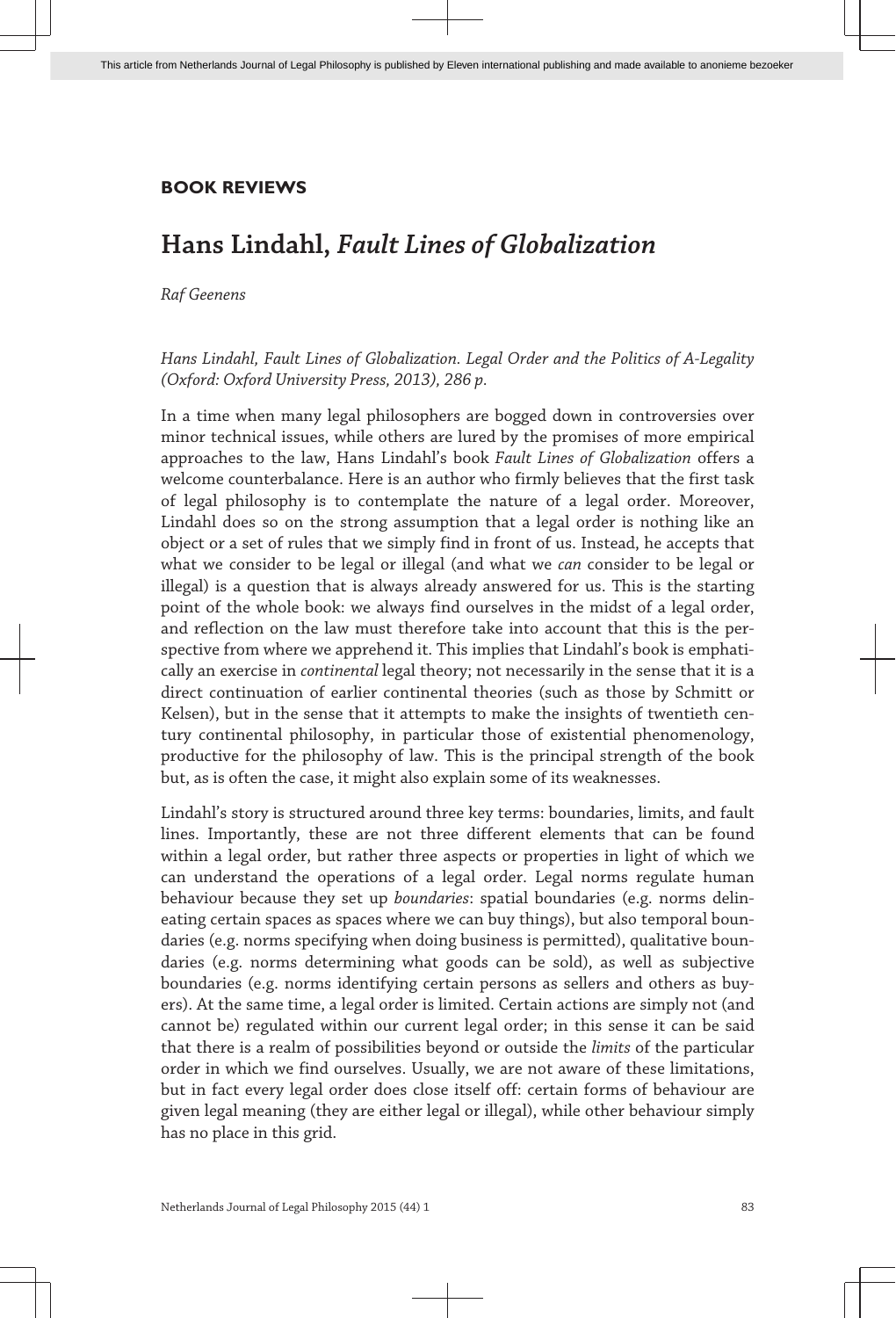#### Raf Geenens

In rare cases, forms of behaviour that cannot be categorized in our current set of legal/illegal distinctions, can nonetheless become very significant. According to Lindahl, certain sophisticated forms of civil disobedience, which completely upend 'normal' behavioural expectations, fit this bill. What such acts do, is make us aware of the limits of our legal order and, more than this, they challenge 'how a concrete legal collective draws the limit between legal (dis)order and the unordered' (p. 158). At such occasions, which Lindahl calls moments of 'a-legality', we become aware of the fact that our norms could be different and – more generally – that our legal order makes social life intelligible at the price of excluding other possible ways of ordering social life. In other words, a-legal behaviour creates privileged moments where the 'finitude' of our legal order reveals itself. Instead of a solid legal norm, we suddenly experience the contingency of this specific norm; it is as if a rift, a *fault line*, opens up in our legal order. We are confronted with the gap between 'what a collective can order – the orderable – and what it cannot order – the unorderable' (p. 175).

Already from this very short summary, it can be gathered what is actually happening in Lindahl's book. Against those positivists who want to describe law as a set of rules, Lindahl claims that a legal order is first and foremost a *symbolic order*. Rather than lying visibly in front of us, legal norms make things visible for us; they make us understand the world and ourselves, as members of a legal community, in a specific manner. In Lindahl's words: 'they disclose something as something' (p. 122 ff.). For instance, if I see myself as a buyer making purchases (the example is Lindahl's), it is because the law has ordered social reality in this manner. Thus, by creating normative order, the law opens up a world of meaningful actions. Yet it can only do so by simultaneously closing off other possibilities (for instance: a world in which goods are distributed, not according to who can pay for them, but according to who needs them).

This description of the law as a form of symbolic order is arguably the book's most important merit; it shows us a perspective that is almost entirely absent in contemporary legal theory. But it also elicits a host of questions. For instance, one can wonder why the author is not more open about this and does not engage more systematically with the philosophical tradition that one constantly feels in the background. Yes, there are references to Husserl, Heidegger, Gadamer, Merleau-Ponty, and Ricœur, but a more sustained and more explicit dialogue might have made it easier for the reader to understand where, for instance, a notion such as 'a-legality' has its roots. The quasi-absence of Foucault is similarly surprising, as Lindahl's description of legal order bears more than a passing resemblance to Foucault's idea of a 'truth regime'. For Foucault, an order of truth lays down what kind of statements can be considered true or false, and thus makes meaningful speech possible; yet it does so by creating a certain blindness for the limits of the order in which one finds oneself. (In this regard, there is an 'alliance' of thought between Foucault and the phenomenological tradition, as Rudi Visker among others has demonstrated.) What Lindahl basically does, is transposing this type of reflection to the field of law. According to Lindahl, 'each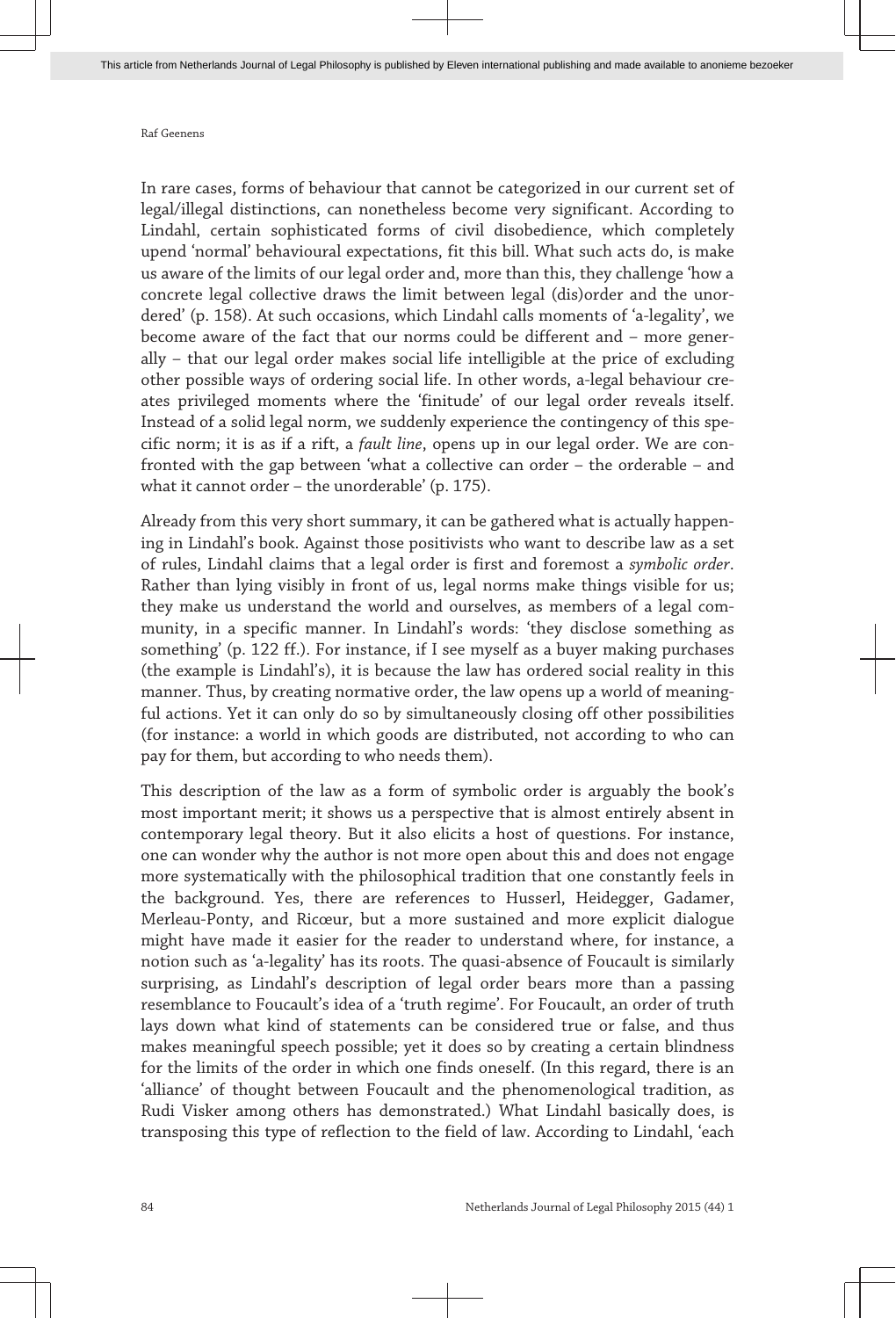Hans Lindahl, *Fault Lines of Globalization*

boundary drawn by a legal collective establishes what it deems to be important and relevant, partitioning it from what is unimportant and irrelevant' (p. 95). 'A-legality', then, is 'the objection that cannot be heard', or 'an opinion that falls outside the scope of the reasonable' (p. 183-184).

Lindahl's description of legal order as a species of symbolic order is so convincing, that one sometimes wonders what is specific about *legal* norms. Lindahl stresses that a legal order, and in particular its moment of closure and exclusion, 'gives rise to a collective self, whereby a manifold of individuals are to view themselves as a group agent' (p. 156), that is, it serves 'the identification of a legal collective as a self' (p. 191). But could the same not be said about politics? Indeed, Lindahl himself, in his previous work, has extensively described this 'symbolic' working of political power.

Although the book's argument is primarily philosophical, Lindahl manages to show its practical bite. If a legal order is inevitably constituted by *excluding* certain things, what should we do when confronted with a-legal claims that cannot be included within the grid of our current legal order? One possible answer would be to affirm that the law is, and cannot but be, expression of a collective identity, and hence simply continue to exclude. Another, rather kinder answer, would be an appeal to get beyond our current limitations: legal orders should become ever more inclusive and might eventually synthesize all possible normative claims.

Lindahl associates this latter answer with Habermas, but considers it to be profoundly flawed. The mistake lies in that our legal order's finitude is treated here, not so much as an existential condition, but rather as a factual, temporary shortcoming that we will eventually be able to overcome. This is the error made in much of today's cosmopolitan theory (a topic which, contrary to what the title suggests, is not central to the book's argument). In much of the literature on this topic, a global legal regime – as foreshadowed by the universalism of human rights law or the new *lex mercatoria* – is supposed to be boundless or universal because it has no geographic boundaries. But that would be to forget that the finitude of law is a more fundamental condition. Every legal order, even one that stretches the entire globe, is still a particular order: it structures our social world in a specific way, it makes certain forms of behaviour appear as meaningful (legal or illegal), while other behaviour remains excluded as irrelevant.

This moment of closure is constitutive for any legal order and cannot be undone. Like a 'birthmark', Lindahl writes, it 'accompanies a legal order throughout its career' (p. 7). The correct answer then, according to Lindahl, lies in a politics of what he calls 'collective self-restraint'. Although we should be open towards 'strange' claims and try to set up dialogical relations of reciprocity, we should be aware that this reciprocity starts from an 'initial situation of non-reciprocity' (what Lindahl also calls 'the non-reciprocal origin of reciprocity' (p. 234, 236)), that is, a 'closedness' we will never completely overcome.